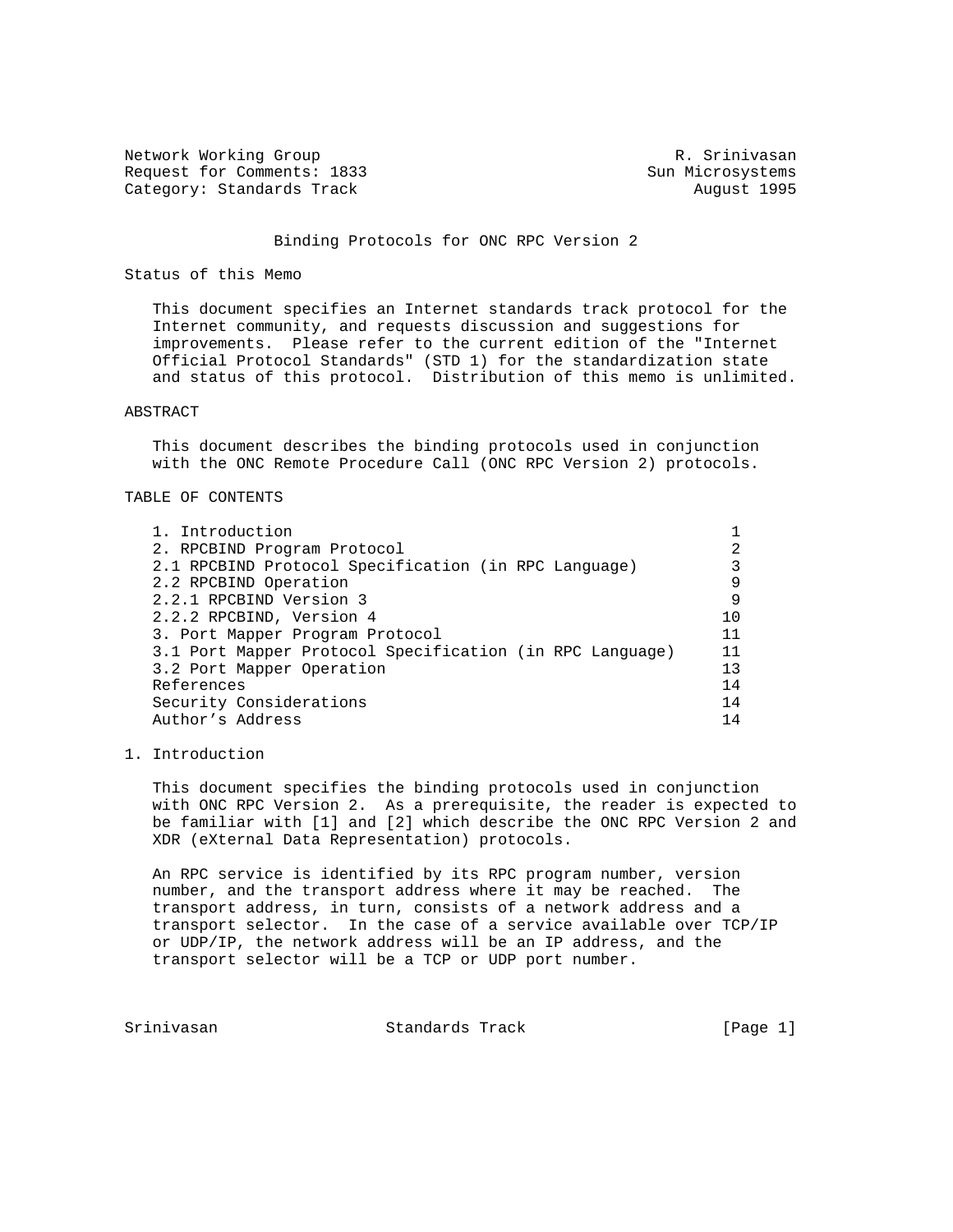A client program needs to know the RPC program number, version number, and the transport address corresponding to a service in order to utilize the service. Of these, the RPC program number and version number are usually built into the client program, as part of the service definition. The network address component of the transport address is usually available in a name service, or is given as a parameter to the client program. The transport selector (ie., the TCP or UDP port) is usually determined dynamically, and varies with each invocation of the service. Server programs allocate a transport address, and register it with a well-known lookup service (well-known because it uses a fixed transport selector, and resides at the same network address as the server). Client programs consult the lookup service in order to obtain the server's transport address.

 Such a lookup service is very desirable because the range of well known transport selectors is very small for some transports and the number of services is potentially very large. By running only the lookup service on a well-known transport selector, the transport addresses of other remote programs can be ascertained by querying the lookup service.

 This document describes three versions of a lookup service, all of which use the same RPC program number (100000). They all use port 111 over TCP and UDP transports. Versions 3 and 4 are described in Section 2 ("RPCBIND Program Protocol"). Version 2 is described in Section 3 ("Port Mapper Program Protocol").

 The distinguishing characteristic of RPCBIND (versions 3 and 4) is that this protocol uses a transport-independent format for the transport address, known as the universal address format. An address in universal address format is an ASCII string representation of the transport dependent address. String representation of addresses corresponding to a transport are defined by the addressing authority for the transport. The RPCBIND protocol can be used for binding ONC RPC clients and servers over any transport.

 The Port Mapper (version 2), on the other hand, is an older protocol that is specific to TCP and UDP. It handles TCP and UDP ports directly.

2. RPCBIND Program Protocol

 The RPCBIND program maps RPC program and version numbers to universal addresses, thus making dynamic binding of remote programs possible.

 The RPCBIND program is bound to a well-known address of each supported transport, and other programs register their dynamically allocated transport address with it. The RPCBIND program then makes

Srinivasan Standards Track [Page 2]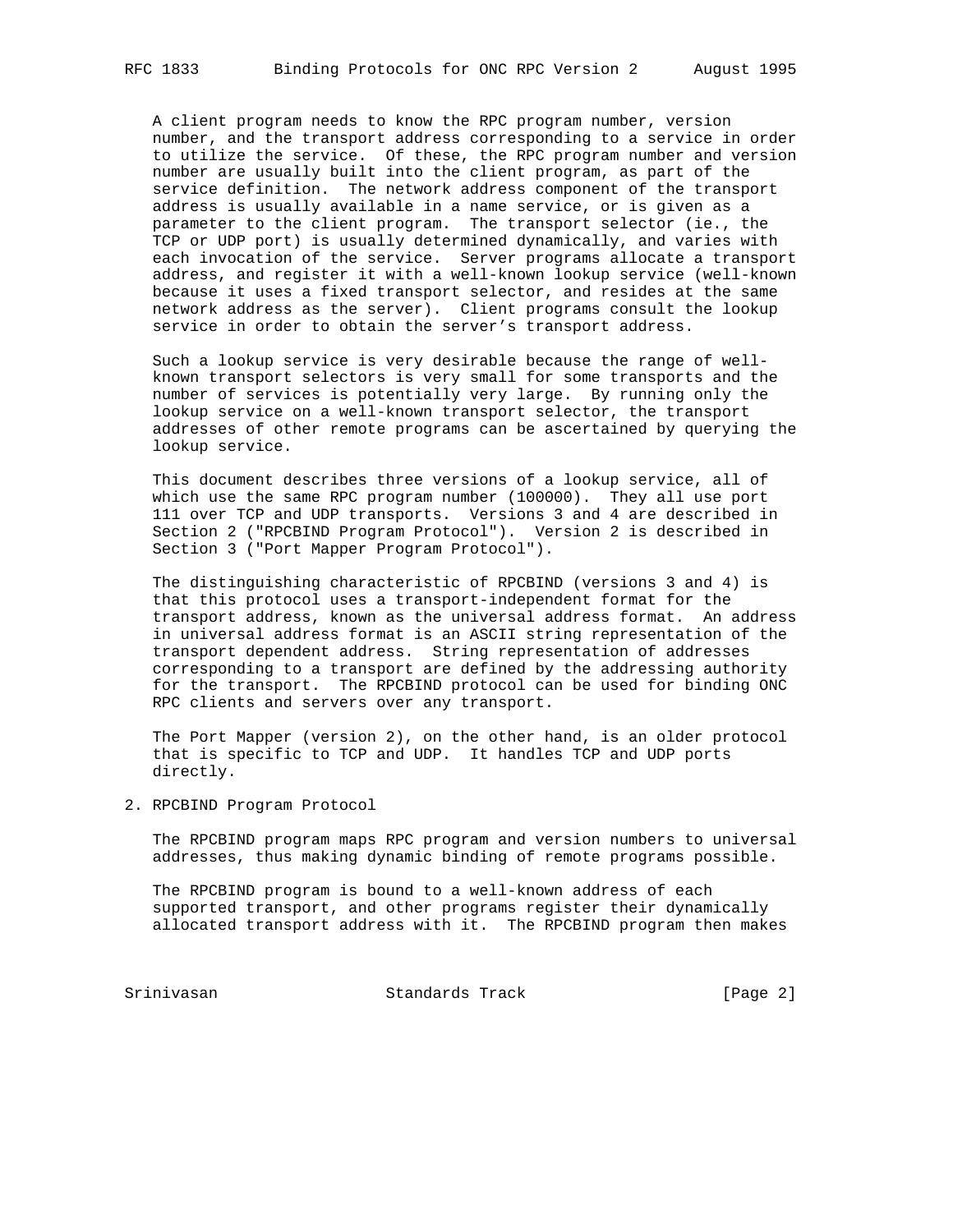those addresses publicly available.

 The RPCBIND program also aids in broadcast RPC. A given RPC program will usually have different transport address bindings on different machines, so there is no way to directly broadcast to all of these programs. The RPCBIND program, however, does have a well-known address. So, to broadcast to a given program, the client actually sends its message to the RPCBIND program located at the broadcast address. Each instance of the RPCBIND program that picks up the broadcast then calls the local service specified by the client. When the RPCBIND program gets the reply from the local service, it sends the reply back to the client.

2.1 RPCBIND Protocol Specification (in RPC Language) /\* \* rpcb\_prot.x \* rpcbind protocol, versions 3 and 4, in RPC Language \*/ /\* \* rpcbind address for TCP/UDP \*/ const RPCB\_PORT = 111; /\* \* A mapping of (program, version, network ID) to address \* \* The network identifier (r\_netid): \* This is a string that represents a local identification for a \* network. This is defined by a system administrator based on local \* conventions, and cannot be depended on to have the same value on \* every system. \*/ struct rpcb { unsigned long r\_prog; /\* program number \*/ unsigned long r\_vers; /\* version number \*/ string r\_netid<>; /\* network id \*/ string r\_addr<>; /\* universal address \*/ string r\_owner<>;  $\hspace{1cm}$  /\* owner of this service \*/ }; struct rp\_\_list { rpcb rpcb\_map; struct rp\_\_list \*rpcb\_next; };

Srinivasan Standards Track [Page 3]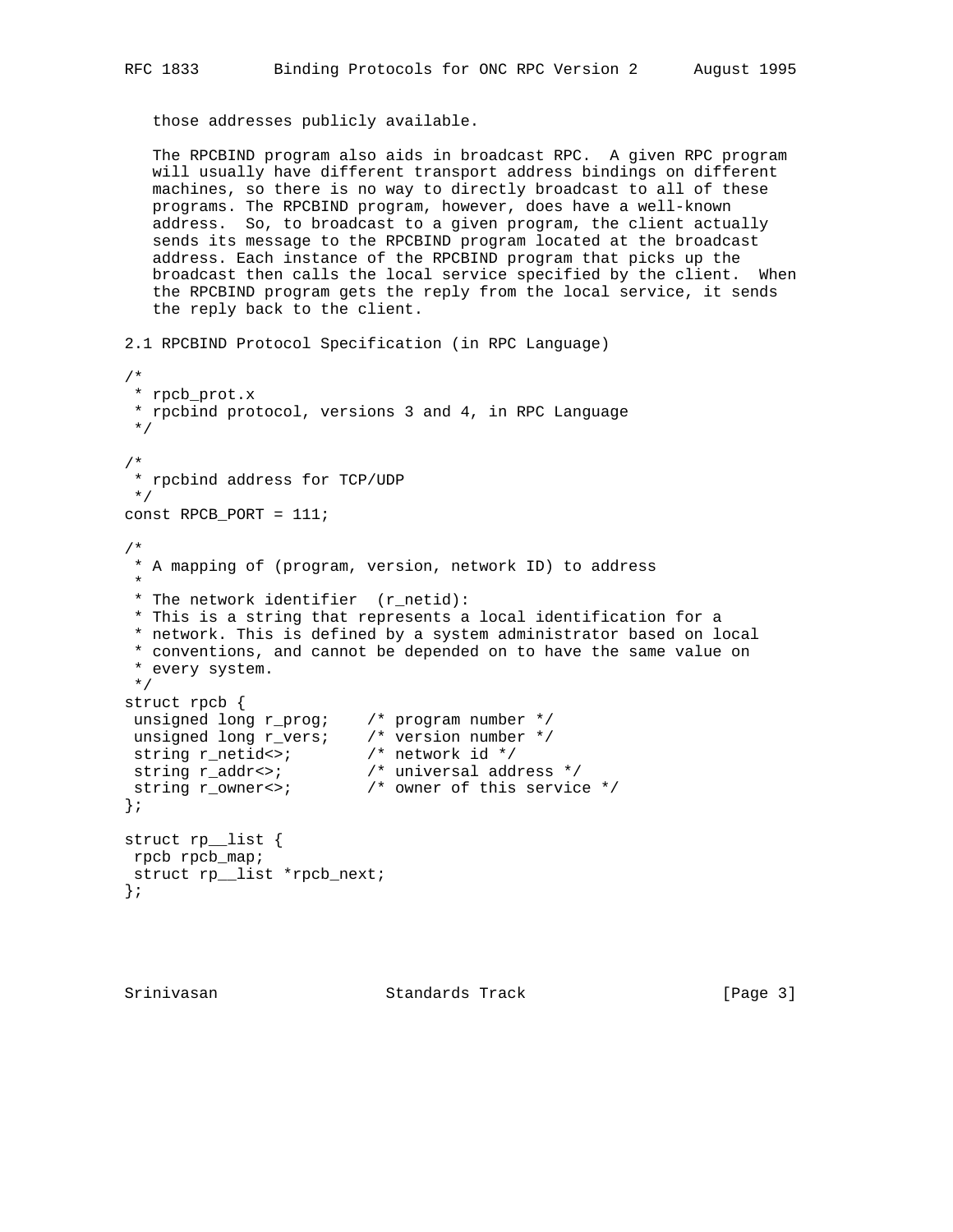```
RFC 1833 Binding Protocols for ONC RPC Version 2 August 1995
typedef rp__list *rpcblist_ptr; /* results of RPCBPROC_DUMP */
/*
 * Arguments of remote calls
 */
struct rpcb_rmtcallargs {
 unsigned long prog; /* program number */
 unsigned long vers; /* version number */
 unsigned long proc; /* procedure number */
 opaque args<>; /* argument */
};
/*
 * Results of the remote call
 */
struct rpcb_rmtcallres {
string addr<>; \overline{\phantom{a}} /* remote universal address */
 opaque results<>; /* result */
};
/*
 * rpcb_entry contains a merged address of a service on a particular
 * transport, plus associated netconfig information. A list of
 * rpcb_entry items is returned by RPCBPROC_GETADDRLIST. The meanings
 * and values used for the r_nc_* fields are given below.
 *
 * The network identifier (r_nc_netid):
 * This is a string that represents a local identification for a
   network. This is defined by a system administrator based on
  * local conventions, and cannot be depended on to have the same
   value on every system.
 *
  * Transport semantics (r_nc_semantics):
* This represents the type of transport, and has the following values:<br>* NC TBI CUTS (1) Connectionless
 * NC_TPI_CLTS (1) Connectionless
 * NC_TPI_COTS (2) Connection oriented
 * NC_TPI_COTS_ORD (3) Connection oriented with graceful close
 * NC_TPI_RAW (4) Raw transport
 *
 * Protocol family (r_nc_protofmly):
* This identifies the family to which the protocol belongs. The
 * following values are defined:<br>* NC NOPROTOFMIY "-"
 * NC_NOPROTOFMLY "-"
     NC_LOOPBACK "loopback"
```
Srinivasan Standards Track [Page 4]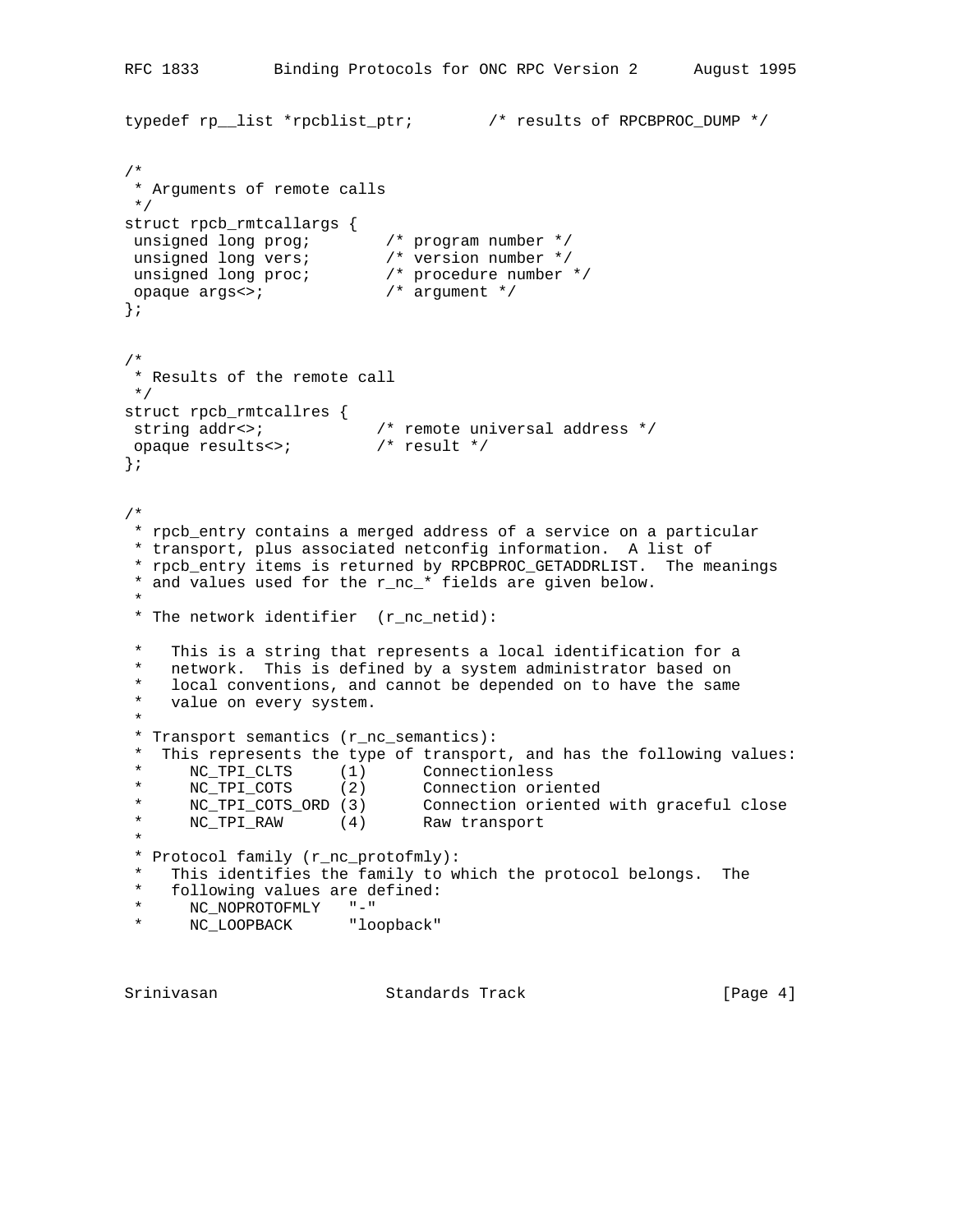```
 * NC_INET "inet"
 * NC_IMPLINK "implink"
 * NC_PUP "pup"
 * NC_CHAOS "chaos"
 * NC_NS "ns"
 * NC_NBS "nbs"
 * NC_ECMA "ecma"
 * NC_DATAKIT "datakit"
 * NC_CCITT "ccitt"
 * NC_SNA "sna"
 * NC_DECNET "decnet"
 * NC_DLI "dli"
 * NC_LAT "lat"
 * NC_HYLINK "hylink"
 * NC_APPLETALK "appletalk"
 * NC_NIT "nit"
 * NC_IEEE802 "ieee802"
 * NC_OSI "osi"
 * NC_X25 "x25"
 * NC_OSINET "osinet"
 * NC_GOSIP "gosip"
 *
 * Protocol name (r_nc_proto):
 * This identifies a protocol within a family. The following are
* currently defined:<br>* NC NOPROTO
 * NC_NOPROTO "-"
 * NC_TCP "tcp"
 * NC_UDP "udp"
 * NC_ICMP "icmp"
 */
struct rpcb_entry {
string r_{\text{mod}} r<sub>-</sub>maddr<>; \gamma merged address of service */
string r\_nc\_netids /* netid field */
 unsigned long r_nc_semantics; /* semantics of transport */
string r\_nc\_protofmly \Leftrightarrow /* protocol family */
string r_nc_proto<>; \qquad /* protocol name */
};
/*
 * A list of addresses supported by a service.
 */
struct rpcb_entry_list {
 rpcb_entry rpcb_entry_map;
 struct rpcb_entry_list *rpcb_entry_next;
};
typedef rpcb_entry_list *rpcb_entry_list_ptr;
```
Srinivasan Standards Track [Page 5]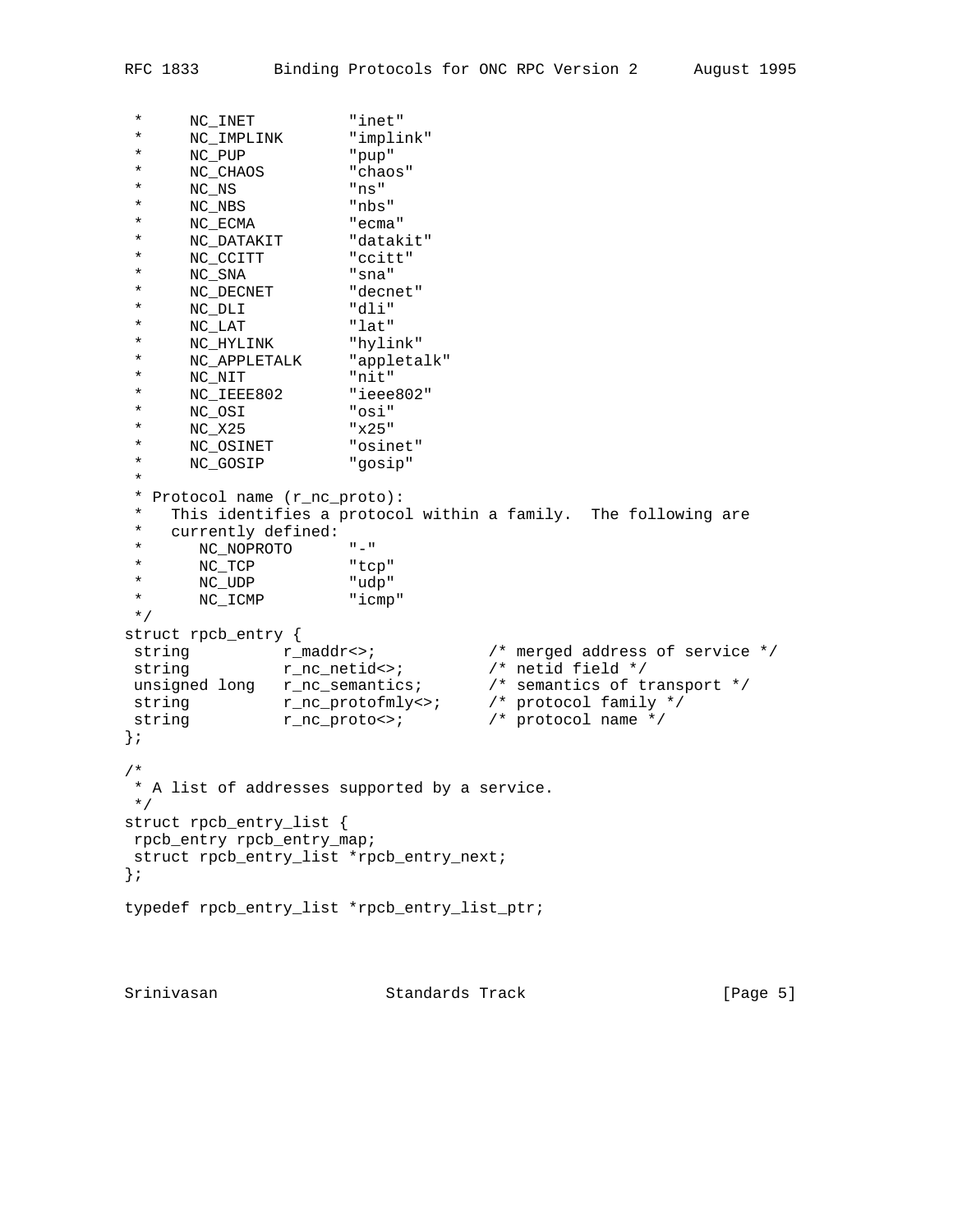```
/*
 * rpcbind statistics
 */
const rpcb_highproc_2 = RPCBPROC_CALLIT;
const rpcb_highproc_3 = RPCBPROC_TADDR2UADDR;
const rpcb_highproc_4 = RPCBPROC_GETSTAT;
const RPCBSTAT_HIGHPROC = 13; /* # of procs in rpcbind V4 plus one */const RPCBVERS_STAT = 3; /* provide only for rpcbind V2, V3 and V4 */
const RPCBVERS_4_STAT = 2;
const RPCBVERS_3_STAT = 1;
const RPCBVERS_2_STAT = 0;
/* Link list of all the stats about getport and getaddr */
struct rpcbs_addrlist {
 unsigned long prog;
 unsigned long vers;
 int success;
 int failure;
 string netid<>;
 struct rpcbs_addrlist *next;
};
/* Link list of all the stats about rmtcall */
struct rpcbs_rmtcalllist {
 unsigned long prog;
 unsigned long vers;
 unsigned long proc;
 int success;
 int failure;
 int indirect; /* whether callit or indirect */
 string netid<>;
 struct rpcbs_rmtcalllist *next;
};
typedef int rpcbs_proc[RPCBSTAT_HIGHPROC];
typedef rpcbs_addrlist *rpcbs_addrlist_ptr;
typedef rpcbs_rmtcalllist *rpcbs_rmtcalllist_ptr;
struct rpcb_stat {
 rpcbs_proc info;
int setinfo;
 int unsetinfo;
 rpcbs_addrlist_ptr addrinfo;
 rpcbs_rmtcalllist_ptr rmtinfo;
};
```
Srinivasan Standards Track [Page 6]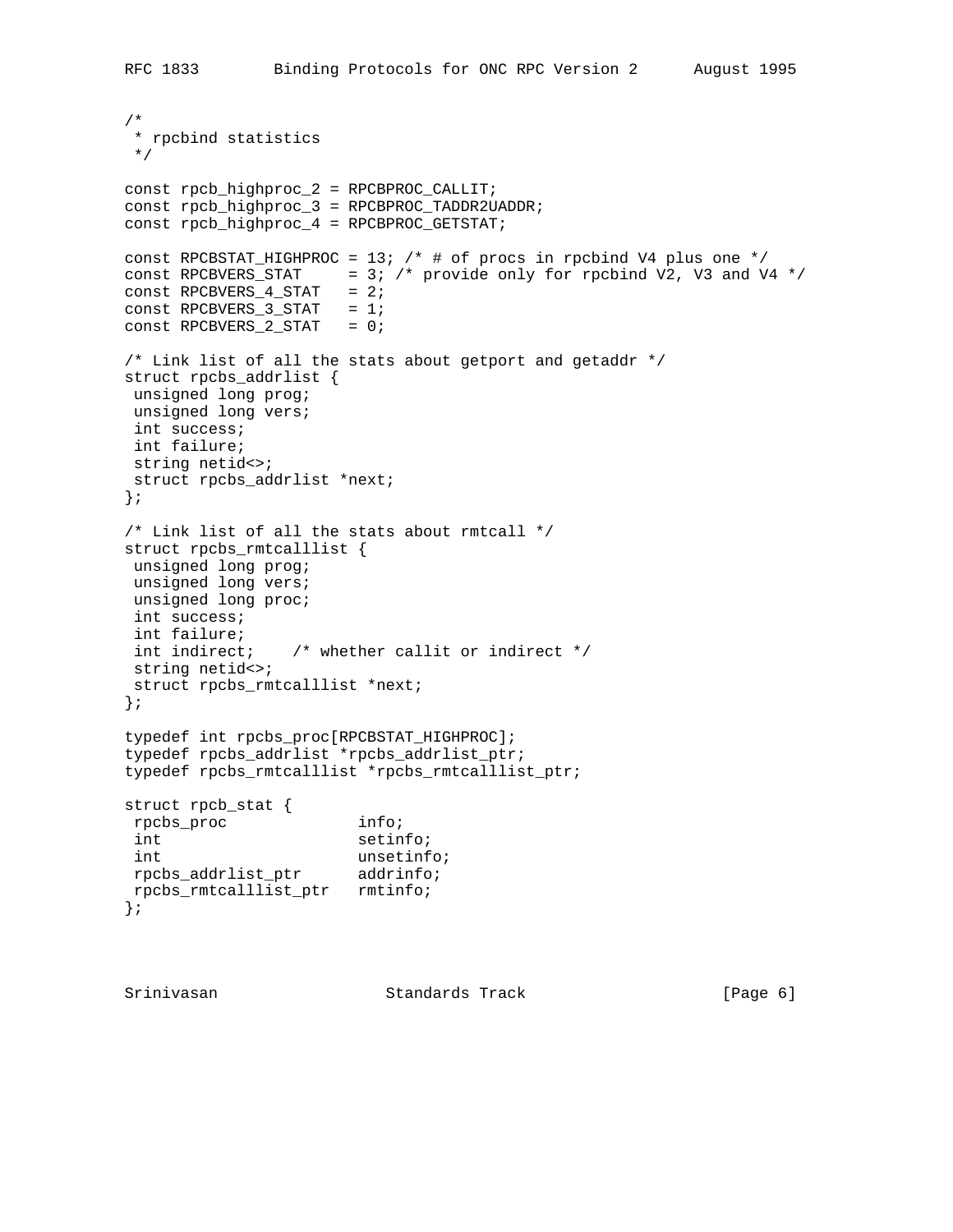```
/*
 * One rpcb_stat structure is returned for each version of rpcbind
  * being monitored.
  */
typedef rpcb_stat rpcb_stat_byvers[RPCBVERS_STAT];
/*
 * netbuf structure, used to store the transport specific form of
 * a universal transport address.
 */
struct netbuf {
 unsigned int maxlen;
 opaque buf<>;
};
/*
 * rpcbind procedures
 */
program RPCBPROG {
 version RPCBVERS {
     bool
    RPCBPROC_SET(rpcb) = 1; bool
    RPCBPROC_UNSET(rpcb) = 2; string
     RPCBPROC_GETADDR(rpcb) = 3;
     rpcblist_ptr
     RPCBPROC_DUMP(void) = 4;
      rpcb_rmtcallres
     RPCBPROC_CALLIT(rpcb_rmtcallargs) = 5;
      unsigned int
      RPCBPROC_GETTIME(void) = 6;
     netbuf
     RPCBPROC_UADDR2TADDR(string) = 7;
     string
    RPCBPROC_TADDR2UADDR(netbuf) = 8;} = 3;
```
Srinivasan Standards Track [Page 7]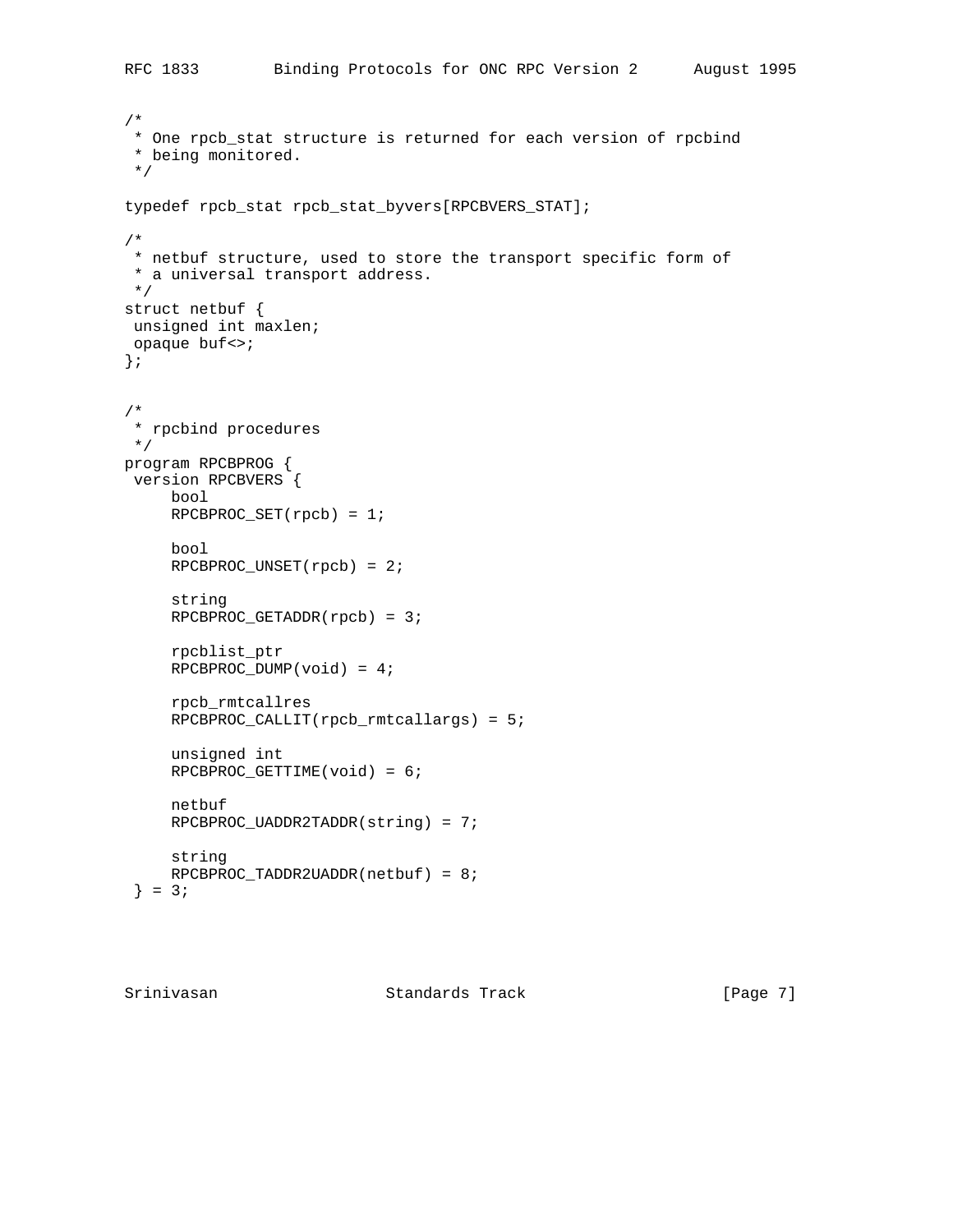```
 version RPCBVERS4 {
     bool
      RPCBPROC_SET(rpcb) = 1;
      bool
     RPCBPROC_UNSET(rpcb) = 2;
      string
     RPCBPROC_GETADDR(rpcb) = 3;
      rpcblist_ptr
      RPCBPROC_DUMP(void) = 4;
      /*
      * NOTE: RPCBPROC_BCAST has the same functionality as CALLIT;
      * the new name is intended to indicate that this
       * procedure should be used for broadcast RPC, and
       * RPCBPROC_INDIRECT should be used for indirect calls.
       */
      rpcb_rmtcallres
      RPCBPROC_BCAST(rpcb_rmtcallargs) = RPCBPROC_CALLIT;
     unsigned int
     RPCBPROC_GETTIME(void) = 6;
      netbuf
    RPCBPROC UADDR2TADDR(string) = 7;
      string
      RPCBPROC_TADDR2UADDR(netbuf) = 8;
      string
     RPCBPROC GETVERSADDR(rpcb) = 9;
      rpcb_rmtcallres
      RPCBPROC_INDIRECT(rpcb_rmtcallargs) = 10;
      rpcb_entry_list_ptr
     RPCBPROC_GETADDRLIST(rpcb) = 11;
     rpcb_stat_byvers
     RPCBPROC_GETSTAT(void) = 12;
 \} = 4;\} = 100000;
```
Srinivasan Standards Track [Page 8]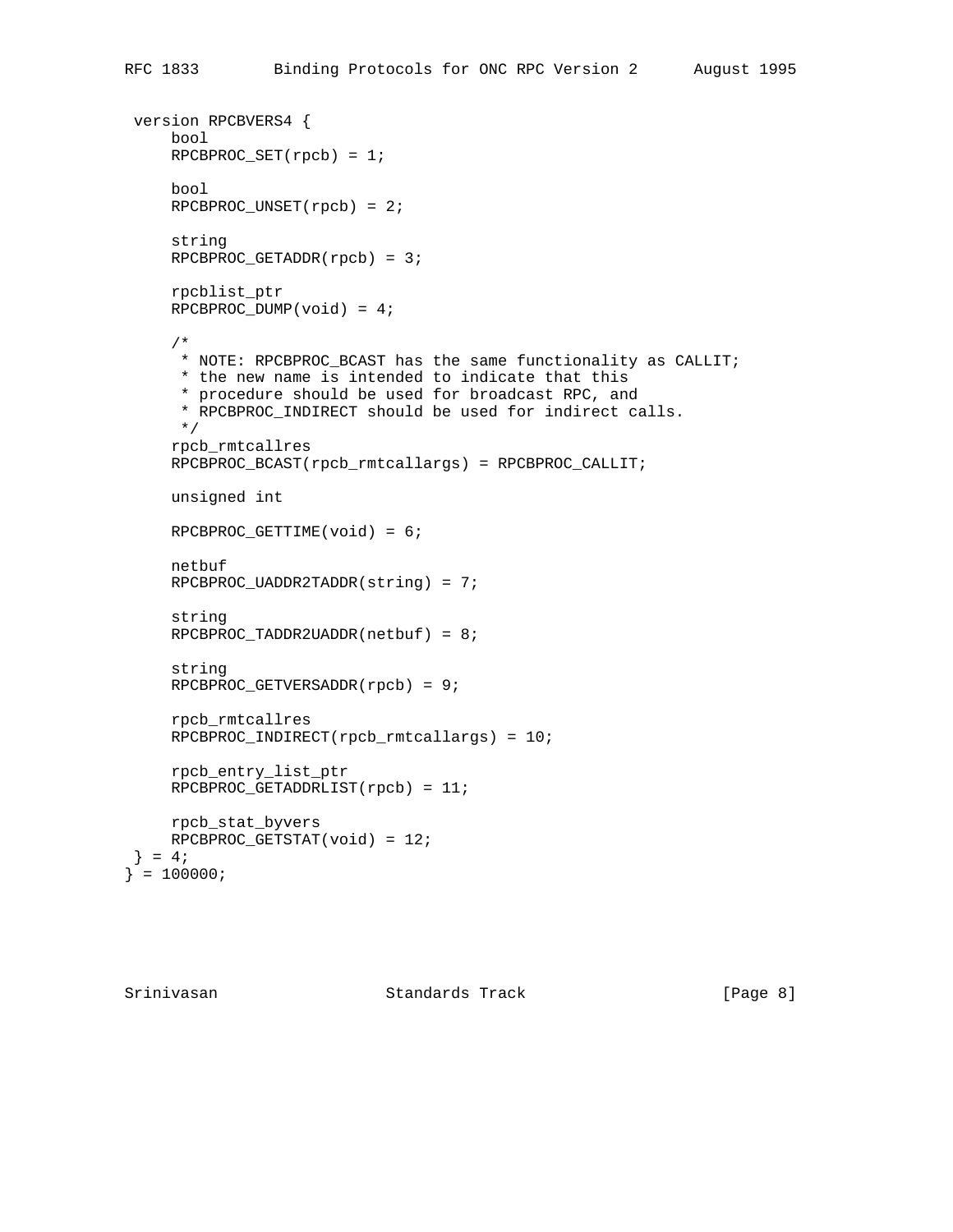### 2.2 RPCBIND Operation

 RPCBIND is contacted by way of an assigned address specific to the transport being used. For TCP/IP and UDP/IP, for example, it is port number 111. Each transport has such an assigned, well-known address. The following is a description of each of the procedures supported by RPCBIND.

### 2.2.1 RPCBIND Version 3

### RPCBPROC\_SET:

 When a program first becomes available on a machine, it registers itself with RPCBIND running on the same machine. The program passes its program number "r\_prog", version number "r\_vers", network identifier "r\_netid", universal address "r\_addr", and the owner of the service "r\_owner". The procedure returns a boolean response whose value is TRUE if the procedure successfully established the mapping and FALSE otherwise. The procedure refuses to establish a mapping if one already exists for the ordered set ("r\_prog", "r\_vers", "r\_netid"). Note that neither "r\_netid" nor "r\_addr" can be NULL, and that "r\_netid" should be a valid network identifier on the machine making the call.

## RPCBPROC\_UNSET:

 When a program becomes unavailable, it should unregister itself with the RPCBIND program on the same machine. The parameters and results have meanings identical to those of RPCBPROC\_SET. The mapping of the ("r\_prog", "r\_vers", "r\_netid") tuple with "r\_addr" is deleted. If "r\_netid" is NULL, all mappings specified by the ordered set ("r\_prog", "r\_vers", \*) and the corresponding universal addresses are deleted. Only the owner of the service or the super-user is allowed to unset a service.

### RPCBPROC\_GETADDR:

 Given a program number "r\_prog", version number "r\_vers", and network identifier "r\_netid", this procedure returns the universal address on which the program is awaiting call requests. The "r\_netid" field of the argument is ignored and the "r\_netid" is inferred from the network identifier of the transport on which the request came in.

#### RPCBPROC\_DUMP:

 This procedure lists all entries in RPCBIND's database. The procedure takes no parameters and returns a list of program, version, network identifier, and universal addresses.

Srinivasan Standards Track [Page 9]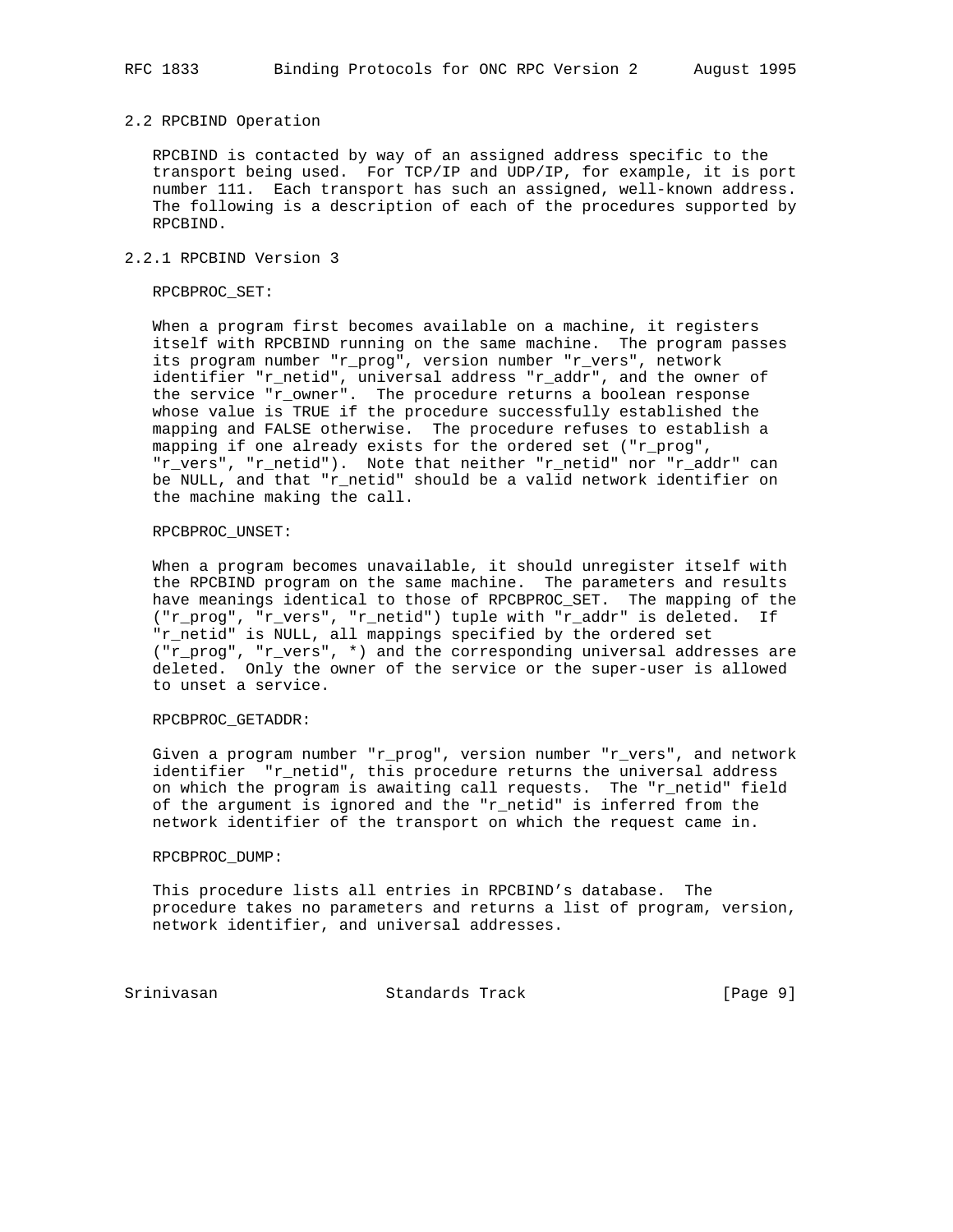### RPCBPROC\_CALLIT:

 This procedure allows a caller to call another remote procedure on the same machine without knowing the remote procedure's universal address. It is intended for supporting broadcasts to arbitrary remote programs via RPCBIND's universal address. The parameters "prog", "vers", "proc", and args are the program number, version number, procedure number, and parameters of the remote procedure.

 Note - This procedure only sends a response if the procedure was successfully executed and is silent (no response) otherwise.

 The procedure returns the remote program's universal address, and the results of the remote procedure.

RPCBPROC\_GETTIME:

 This procedure returns the local time on its own machine in seconds since the midnight of the First day of January, 1970.

#### RPCBPROC\_UADDR2TADDR:

 This procedure converts universal addresses to transport specific addresses.

# RPCBPROC\_TADDR2UADDR:

 This procedure converts transport specific addresses to universal addresses.

### 2.2.2 RPCBIND, Version 4

 Version 4 of the RPCBIND protocol includes all of the above procedures, and adds several additional ones.

RPCBPROC\_BCAST:

 This procedure is identical to the version 3 RPCBPROC\_CALLIT procedure. The new name indicates that the procedure should be used for broadcast RPCs only. RPCBPROC\_INDIRECT, defined below, should be used for indirect RPC calls.

### RPCBPROC\_GETVERSADDR:

 This procedure is similar to RPCBPROC\_GETADDR. The difference is the "r\_vers" field of the rpcb structure can be used to specify the version of interest. If that version is not registered, no address is returned.

Srinivasan Standards Track [Page 10]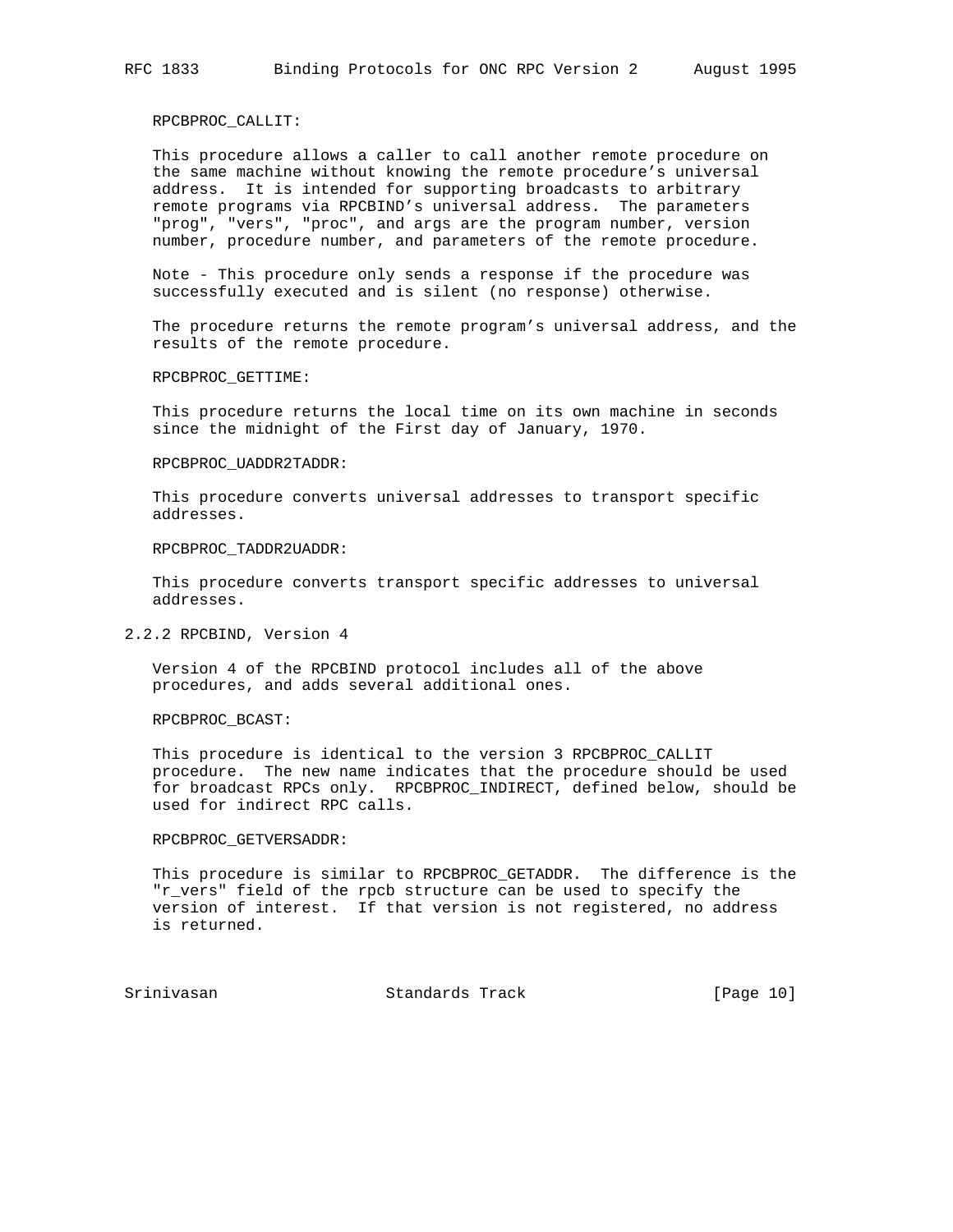# RPCBPROC\_INDIRECT:

 Similar to RPCBPROC\_CALLIT. Instead of being silent about errors (such as the program not being registered on the system), this procedure returns an indication of the error. This procedure should not be used for broadcast RPC. It is intended to be used with indirect RPC calls only.

### RPCBPROC\_GETADDRLIST:

 This procedure returns a list of addresses for the given rpcb entry. The client may be able use the results to determine alternate transports that it can use to communicate with the server.

RPCBPROC\_GETSTAT:

 This procedure returns statistics on the activity of the RPCBIND server. The information lists the number and kind of requests the server has received.

 Note - All procedures except RPCBPROC\_SET and RPCBPROC\_UNSET can be called by clients running on a machine other than a machine on which RPCBIND is running. RPCBIND only accepts RPCBPROC\_SET and RPCBPROC\_UNSET requests by clients running on the same machine as the RPCBIND program.

3. Port Mapper Program Protocol

 The port mapper program maps RPC program and version numbers to transport- specific port numbers. This program makes dynamic binding of remote programs possible. The port mapper protocol differs from the newer RPCBIND protocols in that it is transport specific in its address handling.

## 3.1 Port Mapper Protocol Specification (in RPC Language)

const PMAP\_PORT =  $111$ ;  $\frac{1}{2}$  portmapper port number \*/

A mapping of (program, version, protocol) to port number:

 struct mapping { unsigned int prog; unsigned int vers; unsigned int prot; unsigned int port; };

Srinivasan Standards Track [Page 11]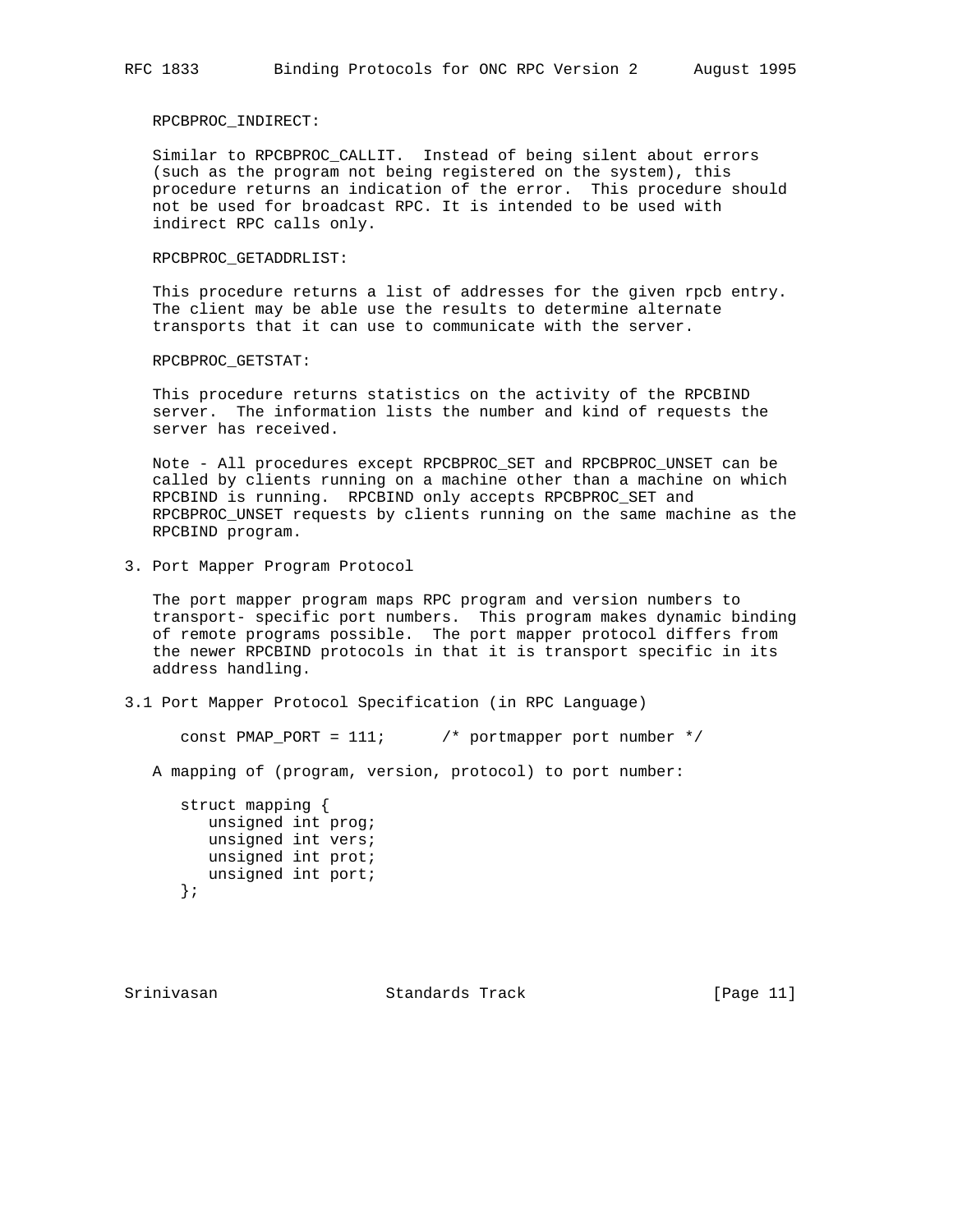```
 Supported values for the "prot" field:
 const IPPROTO_TCP = 6; /* protocol number for TCP/IP */
 const IPPROTO_UDP = 17; /* protocol number for UDP/IP */
   A list of mappings:
      struct *pmaplist {
        mapping map;
        pmaplist next;
      };
   Arguments to callit:
      struct call_args {
        unsigned int prog;
        unsigned int vers;
        unsigned int proc;
        opaque args<>;
      };
   Results of callit:
      struct call_result {
        unsigned int port;
         opaque res<>;
      };
   Port mapper procedures:
      program PMAP_PROG {
         version PMAP_VERS {
            void
            PMAPPROC_NULL(void) = 0;
            bool
           PMAPPROC_SET(mapping) = 1;
            bool
           PMAPPROC_UNSET(mapping) = 2;
            unsigned int
           PMAPPROC_GETPORT(mapping) = 3;
            pmaplist
           PMAPPROC_DUMP(void) = 4;
            call_result
```
Srinivasan Standards Track [Page 12]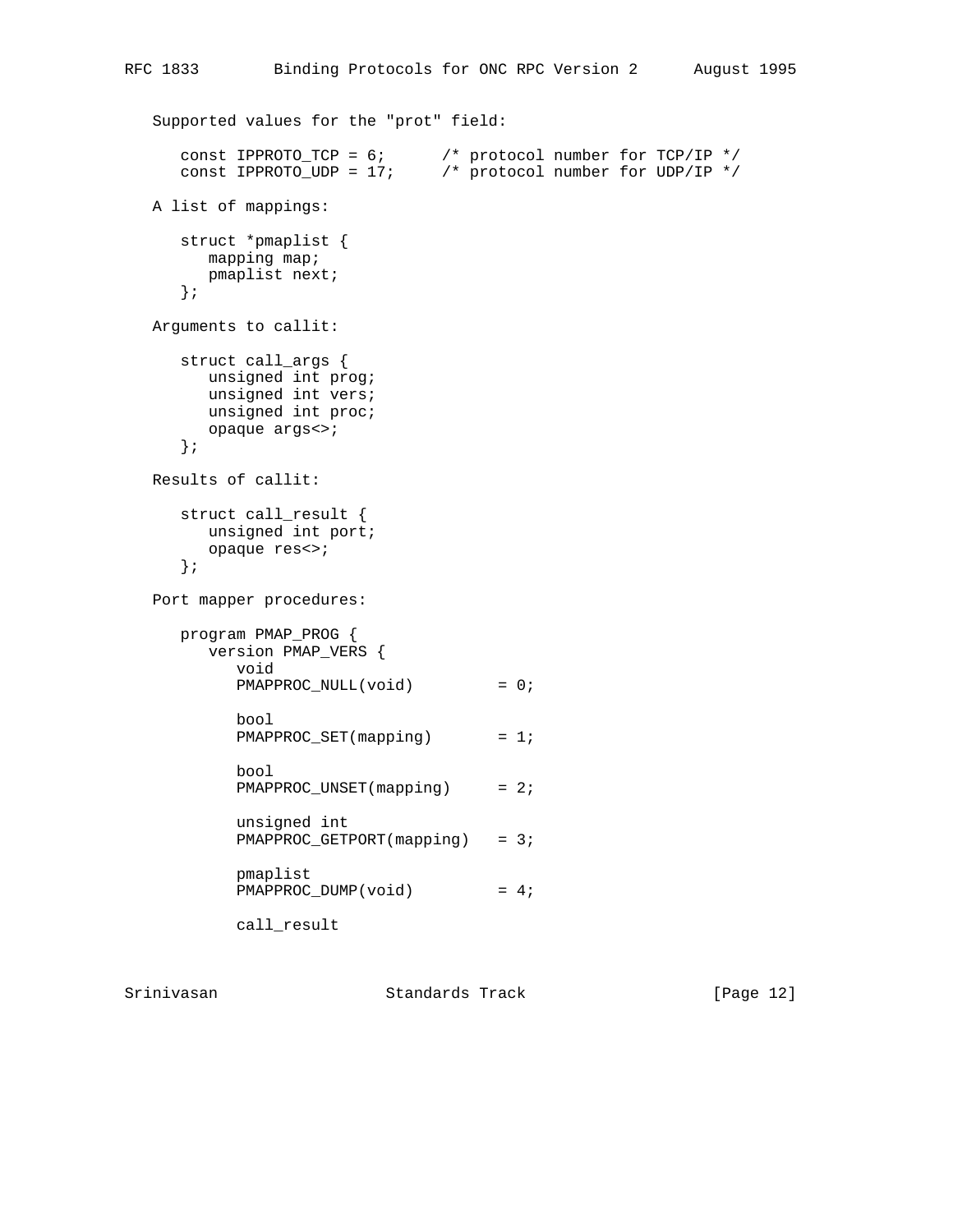PMAPPROC\_CALLIT(call\_args) = 5;  $\} = 2i$  $} = 100000$ ;

3.2 Port Mapper Operation

 The portmapper program currently supports two protocols (UDP and TCP). The portmapper is contacted by talking to it on assigned port number 111 (SUNRPC) on either of these protocols.

The following is a description of each of the portmapper procedures:

PMAPPROC\_NULL:

 This procedure does no work. By convention, procedure zero of any protocol takes no parameters and returns no results.

#### PMAPPROC\_SET:

 When a program first becomes available on a machine, it registers itself with the port mapper program on the same machine. The program passes its program number "prog", version number "vers", transport protocol number "prot", and the port "port" on which it awaits service request. The procedure returns a boolean reply whose value is "TRUE" if the procedure successfully established the mapping and "FALSE" otherwise. The procedure refuses to establish a mapping if one already exists for the tuple "(prog, vers, prot)".

### PMAPPROC\_UNSET:

 When a program becomes unavailable, it should unregister itself with the port mapper program on the same machine. The parameters and results have meanings identical to those of "PMAPPROC\_SET". The protocol and port number fields of the argument are ignored.

### PMAPPROC\_GETPORT:

 Given a program number "prog", version number "vers", and transport protocol number "prot", this procedure returns the port number on which the program is awaiting call requests. A port value of zeros means the program has not been registered. The "port" field of the argument is ignored.

#### PMAPPROC\_DUMP:

 This procedure enumerates all entries in the port mapper's database. The procedure takes no parameters and returns a list of program, version, protocol, and port values.

Srinivasan Standards Track [Page 13]